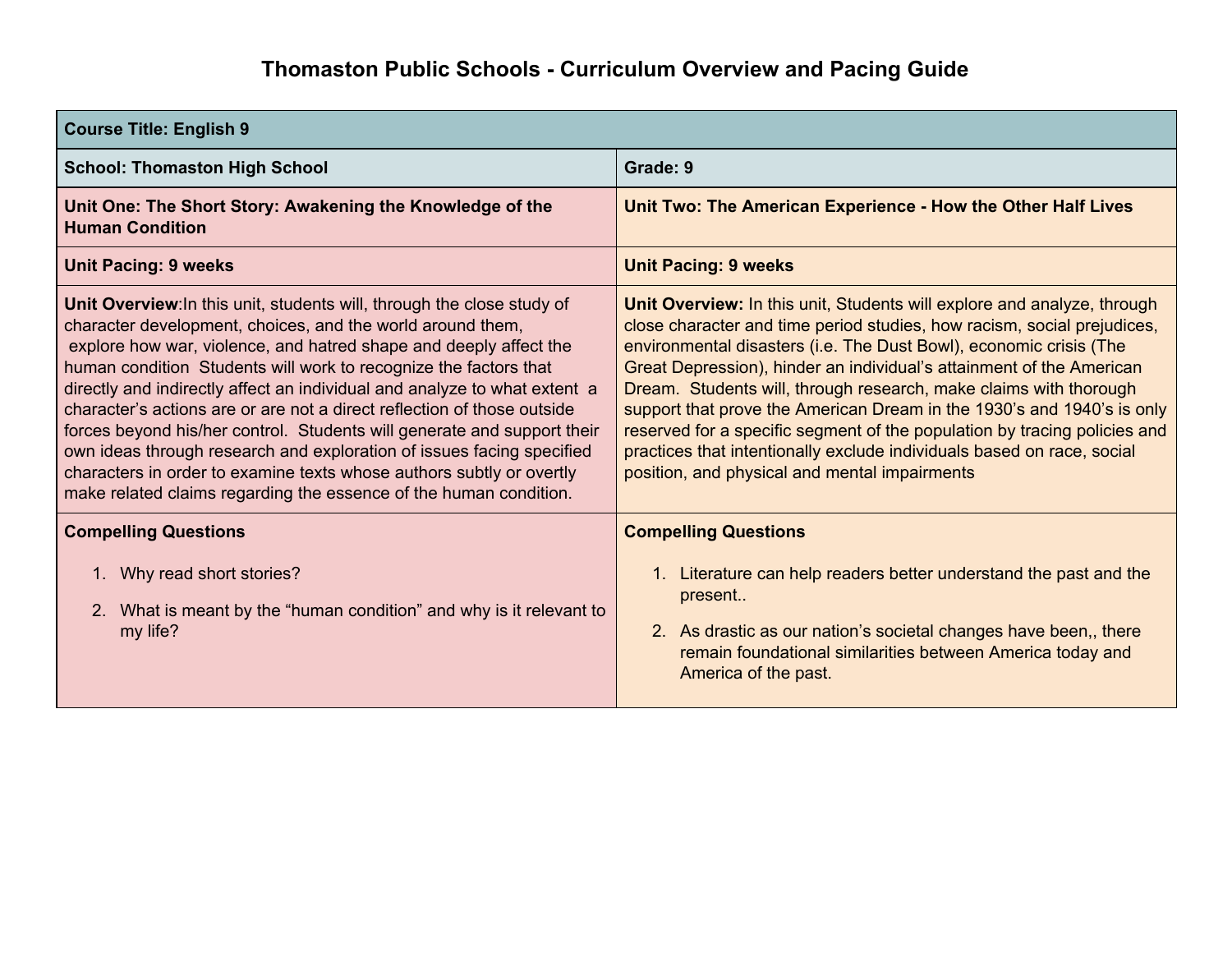| <b>Priority Learning Targets</b>                                                                                                                                                                                                                                                                                                                                                                                                                                                                                                                                                                                                                                                                                                                                                                                                | <b>Priority Learning Targets</b>                                                                                                                                                                                                                                                                                                                                                                                                                                                                                                                                                                                                                                                                                                                                                                                                                                                             |
|---------------------------------------------------------------------------------------------------------------------------------------------------------------------------------------------------------------------------------------------------------------------------------------------------------------------------------------------------------------------------------------------------------------------------------------------------------------------------------------------------------------------------------------------------------------------------------------------------------------------------------------------------------------------------------------------------------------------------------------------------------------------------------------------------------------------------------|----------------------------------------------------------------------------------------------------------------------------------------------------------------------------------------------------------------------------------------------------------------------------------------------------------------------------------------------------------------------------------------------------------------------------------------------------------------------------------------------------------------------------------------------------------------------------------------------------------------------------------------------------------------------------------------------------------------------------------------------------------------------------------------------------------------------------------------------------------------------------------------------|
| 1. I can analyze how a complex character advances the plot or<br>develops the theme of a story. (CCSS.ELA-Literacy.RL.9-10.3)<br>2. I can find the strongest support based on what the text says and<br>what I can infer about it. (CCSS.ELA-Literacy.RL.9-10.1;<br>RI.9-10.1)<br>3. I can exchange ideas and evidence with others in a discussion<br>to enhance my position and/or strengthen my understanding of<br>a topic. (CCSS.ELA-Literacy.SL.9-10.1.d)<br>4. I can carefully select and strategically organize evidence within<br>my writing. (CCSS.ELA-Literacy.W.9-10.2)<br>5. I can accurately and purposefully apply MLA formatting to my<br>writing. (CCSS.ELA-Literacy.L.9-10.3; 3a)<br>6. I can develop and strengthen my writing by planning, revising,<br>editing, and rewriting. (CCSS.ELA-Literacy.W.9-10.5) | 1. I can draw and support conclusions between a text's structure<br>and the author's intended meaning.<br>(CCSS.ELA-Literacy.RL.9-10.5)<br>2. I can analyze the influence of an author's use of language on a<br>text's meaning and style. (CCSS.ELA-Literacy.L.9-10.3)<br>3. I can use specific facts, examples, or details from literary or<br>informational texts to support my analysis of a topic or idea.<br>(CCSS.ELA-Literacy.W.9-10.9)<br>4. I can apply themes and concepts in historical documents to<br>other works of literature. (CCSS.ELA-Literacy.RI.9-10.9)<br>5. I can provide evidence that supports both the claim(s) and<br>counterclaim(s) of an argument, and point out the pros and cons<br>of each position. (CCSS.ELA-Literacy.W.9-10.1.b)<br>6. I can use digital media to make clear and engaging<br>presentations to an audience. (CCSS.ELA-Literacy.SL.9-10.5) |
| Unit Three: Conflicting Forces: Fate, Free Will, and Social Code                                                                                                                                                                                                                                                                                                                                                                                                                                                                                                                                                                                                                                                                                                                                                                | Unit 4: Social and Political Uses of Literature                                                                                                                                                                                                                                                                                                                                                                                                                                                                                                                                                                                                                                                                                                                                                                                                                                              |
| <b>Unit Pacing: 9 weeks</b>                                                                                                                                                                                                                                                                                                                                                                                                                                                                                                                                                                                                                                                                                                                                                                                                     | <b>Unit Pacing: 9 weeks</b>                                                                                                                                                                                                                                                                                                                                                                                                                                                                                                                                                                                                                                                                                                                                                                                                                                                                  |
| Unit Overview: Students will evaluate the relevancy of dominant<br>themes, analyze Shakespeare's craft of poetry, figurative language,<br>ancient Greek and Roman allusions, and the tragic figure as a staple of<br>many dramatic works. Students will also experience the art of<br>performance and the impact of characters on the audience of a<br>dramatic work. Students will generate and support their own ideas<br>based on texts where authors examine varied societal structures and<br>experiences. In addition, students will examine how authors utilize<br>dialogue, setting, figurative language imagery, as well as basic<br>conventions of grammar to effectively deliver their views on the<br>individual and society.                                                                                       | Unit Overview: In this unit, students will explore how authors use<br>literature as a means of critiquing society, advancing political or social<br>motives, and/or challenging the status quo. Students will read and<br>analyze examples of literature and literary forms (satire, allegory,<br>fables, propaganda) through which authors write for these specific<br>purposes. Students will explore concepts associated with the specific<br>political systems and social conditions to which such authors are<br>directing their work and evaluate the effectiveness and accuracy of<br>each author's commentary/critique/argument. Additionally, students will<br>research what it means to be an informed consumer of information and<br>apply their learning to make reasoned judgments about unit-relevant<br>research they undertake.                                              |